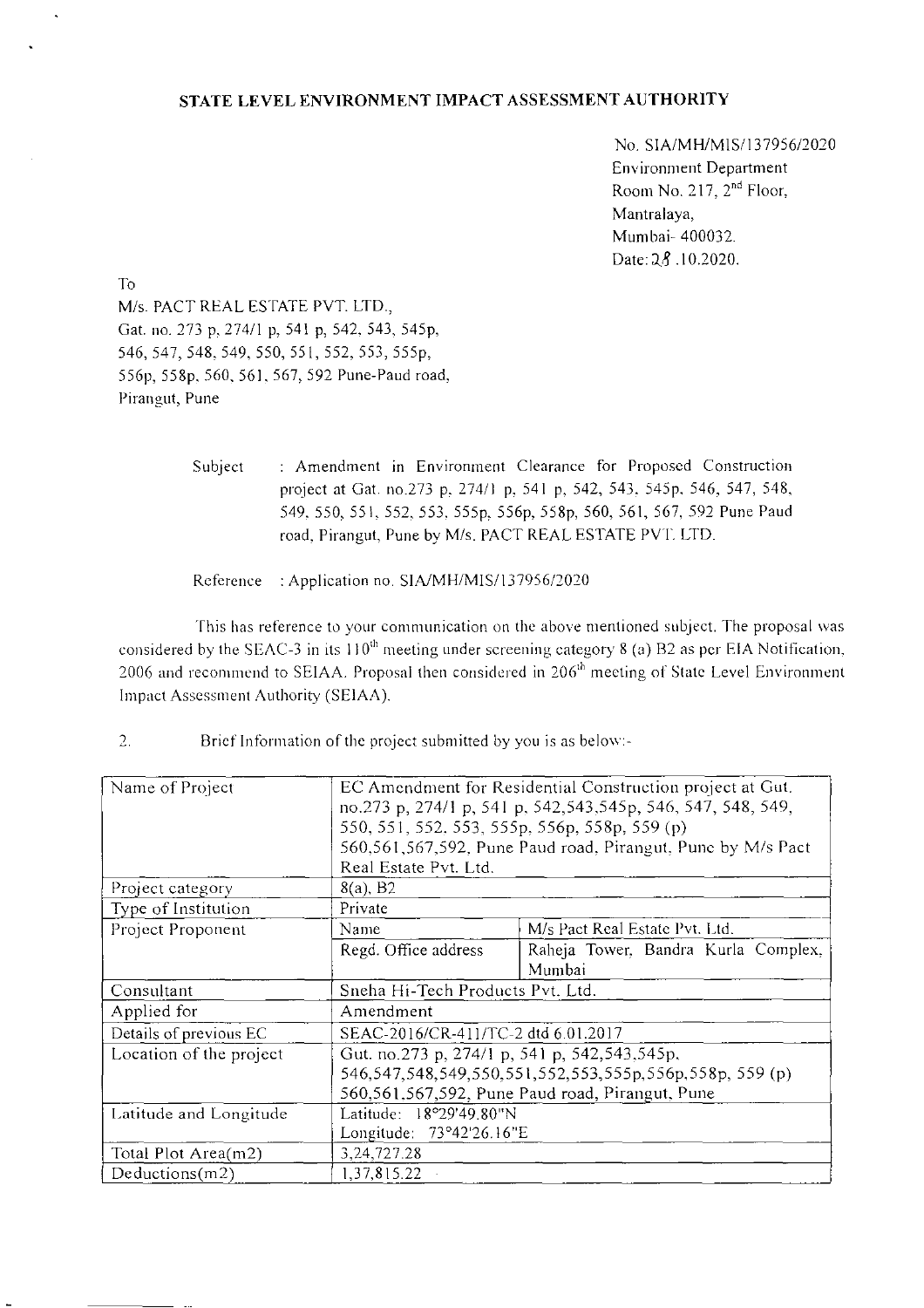| Net Plot area $(m2)$         | 1.86,912.06 |  |  |
|------------------------------|-------------|--|--|
| Proposed FSI area(m2)        | 86,960.97   |  |  |
| Proposed non-FSI area(m2)    | 49,162.17   |  |  |
| Proposed TBUA(m2)            | 1.36,123.14 |  |  |
| TBUA $(m2)$ approved by      | 86960.97    |  |  |
| Planning Authority till date |             |  |  |
| Ground coverage $(m2)$ &%    | 24.6%       |  |  |
| Total Project Cost(Rs.)      | Rs. 577 Cr  |  |  |

CER as per MoEF& CC circular DatedO 1/05/2018 : proposing amendment in our project. total project cost remain same as per earlier EC dated 06.01.2017 vide no. SEAC-2016/CR-41 1/TC-2 i.e. Rs. 577 Crores. Further as per condition no. IX of above referred OM the CER is not applicable in case of amendment involving no additional project investment.

| Details of Building Configuration: | Reason for        |        |                                 |            |       |                    |
|------------------------------------|-------------------|--------|---------------------------------|------------|-------|--------------------|
|                                    | Modification/Chan |        |                                 |            |       |                    |
|                                    | ge                |        |                                 |            |       |                    |
| Previous EC/Existing Building      |                   |        | Proposed Configuration          |            |       |                    |
| Building                           | Configura         | Height | Building                        | Configur   | Heigh |                    |
| Name                               | tion              | (m)    | Name                            | ation      | t     |                    |
|                                    |                   |        |                                 |            | (m)   |                    |
| A1 to $A6$                         | $G+1$             | 8.28   | $A1-6$                          | $G+1$      | 8.28  | no change existing |
| $A -$                              | $(1+1)$           | 7.6    | $A -$                           | $C+1$      | 7.6   | bldg               |
| 07,08,09,10.15,1                   |                   |        | 07,08,09,10,                    |            |       |                    |
| 6                                  |                   |        | 15,16                           |            |       |                    |
| $A11-14$                           | $G+1$             | 8.28   | A11-14                          | $G+1$      | 8.28  |                    |
| $A-21$                             | $G+1$             | 7.85   | $A-21$                          | $G+1$      | 7.85  |                    |
| A22-29                             | $G+1$             | 7.85   | A22-29                          | $G+1$      | 7.85  |                    |
| $A-36$                             | $G+1$             | 7.55   | $A-36$                          | $C+1$      | 7.55  |                    |
| TH-1 to $5$                        | $G+2$             | 11.50  | TH 1 to 5                       | $G+2$      | 11.50 |                    |
| Clubhouse                          | Lower             | 11.2   |                                 | Lower Gr   | 11.2  |                    |
|                                    | Gr+Upper          |        | Club house                      | + Upper    |       |                    |
|                                    | $Gr+1^{st}$       |        |                                 | $Gr + 1st$ |       |                    |
| Site office                        | Lower             |        |                                 | Lower      | 7.6   |                    |
|                                    | $gr.+Gr+Me$       |        | Site office                     | $gr.+Gr+$  |       |                    |
|                                    | z                 |        |                                 | Mez        |       |                    |
| A18-20                             | $G+1$             | 6.85   | A18-20                          | $G+1$      | 7.85  | no change          |
|                                    | $G+1$             | 7.85   | $A -$                           | $G+1$      | 7.65  |                    |
| A-30, 31, 32, 33,                  |                   |        | 30, 31, 32, 33,                 |            |       |                    |
| 34, 35                             |                   |        | 34.35                           |            |       |                    |
| B1-38                              | $G+1$             | 7.85   | <b>B1-38</b>                    | $G+1$      | 7.85  |                    |
| $C-01$ to 6,                       | $G+1$             | 7.65   | $C-01$ to 6, $C$                | $G+1$      | 7.65  |                    |
| C 31 to 40                         |                   |        | 31 to 40                        |            |       |                    |
| $C7-30$                            | $G+1$             | 7.85   | $C7-30$                         | $G+1$      | 7.85  |                    |
| $C41 - 83$                         | $G+1$             | 7.85   | $C41-C83$                       | $G+1$      | 7.85  |                    |
| D1, D2, D10-                       | $G+1$             | 7.65   | D1,2, D10-                      | $G+1$      | 7.65  | no change          |
| 13, D22-36,                        |                   |        | 13. D22-36.                     |            |       |                    |
| D39-42                             |                   |        | D39-42                          |            |       |                    |
| $D$ 3-9                            | $G+1$             | 7.85   | $D$ 3-9                         | $G+1$      | 7.85  |                    |
| $D14-21$                           | $G+1$             | 7.85   | D14-21                          | $G+1$      | 7.85  |                    |
| D37-38                             | $G+1$             | 7.85   | D37-38                          | $G+1$      | 7.85  |                    |
| D43-45                             | $G+1$             | 7.85   | D43-45                          | $G+1$      | 7.85  |                    |
| D <sub>46</sub> -D <sub>52</sub>   | $G+1$             | 7.85   | D <sub>46</sub> -D <sub>5</sub> | $G+1$      | 7.85  |                    |
|                                    |                   |        |                                 |            |       |                    |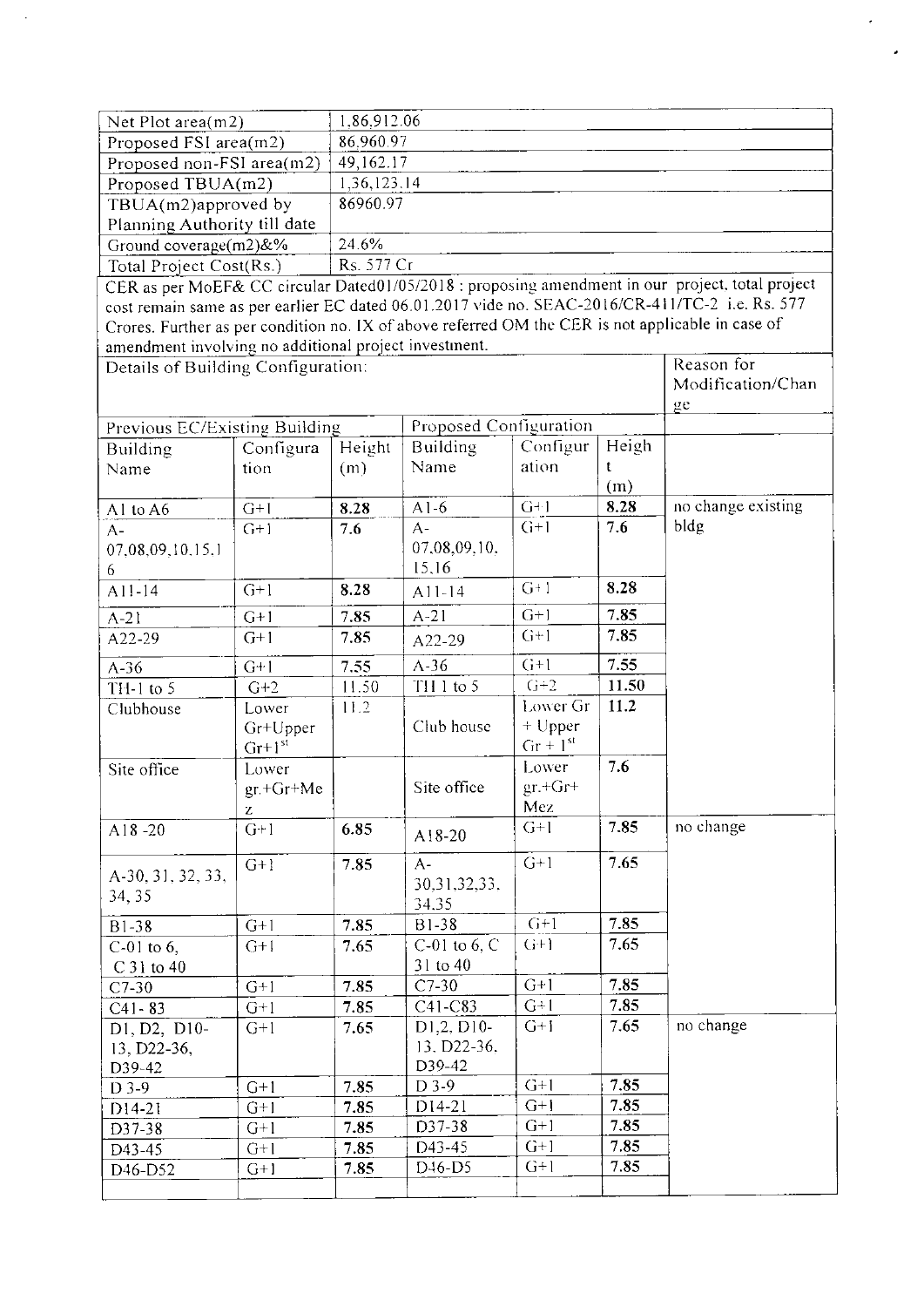| TH 12 to 20                   | $G+2$  | 11.50         |                 | TH 12 to 20                   | $G+2$                            | 11.50                                          |                          |                                                                                                          |  |
|-------------------------------|--------|---------------|-----------------|-------------------------------|----------------------------------|------------------------------------------------|--------------------------|----------------------------------------------------------------------------------------------------------|--|
| TH <sub>15</sub>              | $G+2$  | 11.50         | <b>TH165</b>    |                               | $G+2$                            | 11.50                                          |                          |                                                                                                          |  |
| Temporary glass               | Ground |               | Temporary       |                               | Ground                           |                                                |                          |                                                                                                          |  |
| house                         |        |               |                 | glass house                   |                                  |                                                |                          |                                                                                                          |  |
| Amenity                       | Ground |               | Amenity         |                               |                                  |                                                |                          |                                                                                                          |  |
| Building 1                    |        |               | Building l      |                               | Ground                           |                                                |                          |                                                                                                          |  |
| Amenity                       | Ground |               | Amenity         |                               | Ground                           |                                                |                          |                                                                                                          |  |
| Building 2                    |        |               | Building 2      |                               |                                  |                                                |                          |                                                                                                          |  |
| PLOT B41-B-46                 | $G+2$  | 11.50         |                 | PLOT B41-                     |                                  | 6.85                                           |                          | Proposed amendment                                                                                       |  |
|                               | $G+1$  | 6.85          |                 | C84(NOVA)                     |                                  | 14.90                                          |                          |                                                                                                          |  |
|                               |        |               |                 | G 01 & G 02                   | $G+1$                            |                                                |                          |                                                                                                          |  |
| PLOT C84-, C89                |        |               |                 |                               |                                  |                                                |                          |                                                                                                          |  |
|                               |        |               |                 | Twin Villa +                  |                                  |                                                |                          |                                                                                                          |  |
|                               |        |               |                 | TH 6-10                       | $P+4$                            |                                                |                          |                                                                                                          |  |
|                               | $G+1$  | 11.5          |                 | PLOT B39                      |                                  | 7.85                                           |                          | Proposed amendment                                                                                       |  |
| PLOT B39, TH6-                |        |               |                 | F1 to F26 -                   | $G+1$                            |                                                |                          |                                                                                                          |  |
| T10                           |        |               |                 | Twin Villa                    |                                  |                                                |                          |                                                                                                          |  |
| Total number of tenements     |        |               |                 |                               |                                  | No. of units $-392$ nos.                       |                          |                                                                                                          |  |
|                               |        |               |                 |                               |                                  |                                                | No. of users - 1960 nos. |                                                                                                          |  |
| Water Budget                  |        |               | Dry Season(CMD) |                               |                                  | Wet Season(CMD)                                |                          |                                                                                                          |  |
|                               |        |               | Fresh Water     |                               | 226                              | Fresh Water                                    |                          | 226                                                                                                      |  |
|                               |        | Recycled      |                 |                               | 88.2                             | Recycled                                       |                          | 88.2                                                                                                     |  |
|                               |        |               | (flushing)      |                               |                                  | (flushing)                                     |                          |                                                                                                          |  |
|                               |        |               | Recycled water  |                               | 160                              | Recycled water                                 |                          | $\overline{a}$                                                                                           |  |
|                               |        |               | (Gardening)     |                               | (Gardening)                      |                                                |                          |                                                                                                          |  |
|                               |        | Swimming Pool |                 | $\overline{a}$                | Swimming Pool                    |                                                | $\blacksquare$           |                                                                                                          |  |
|                               |        |               | Total           |                               | 474.2                            | Total                                          |                          | 314.2                                                                                                    |  |
|                               |        |               |                 |                               |                                  |                                                |                          |                                                                                                          |  |
|                               |        |               | Wastewater      |                               | 283.1                            | Waste water                                    |                          | 283.1                                                                                                    |  |
|                               |        |               | generation      |                               |                                  | generation                                     |                          |                                                                                                          |  |
|                               |        |               |                 |                               |                                  |                                                |                          |                                                                                                          |  |
| Water Storage                 |        |               |                 |                               |                                  |                                                |                          |                                                                                                          |  |
| Capacity for Firefighting/UGT |        |               | Purpose         |                               |                                  | UG Tank $(m^3)$                                |                          |                                                                                                          |  |
|                               |        |               |                 |                               | Zone 1                           | Zone2                                          | Zone 3                   | Zone 4                                                                                                   |  |
|                               |        |               |                 |                               |                                  |                                                |                          |                                                                                                          |  |
|                               |        |               | Flushing        |                               | 14.62                            | 32.4                                           | 29.47                    | II.7                                                                                                     |  |
|                               |        |               | Domestic        |                               | 29.25                            | 64.8                                           | 58.9                     | 73.4                                                                                                     |  |
| Source of water               |        |               |                 |                               | Grampanchayat/PMRDA-Tanker water |                                                |                          |                                                                                                          |  |
| Rainwater                     |        | Level of      |                 |                               |                                  |                                                |                          |                                                                                                          |  |
|                               |        | the           |                 |                               |                                  |                                                |                          | For Upper Elevations 12-15 m b.g.l. (Pre monsoons)<br>For Upper Elevations 8-12 m b.g.l. (Post monsoons) |  |
| Harvesting(RWH)               |        |               | Groundwat       |                               |                                  | For Lower Elevations 22-28 m (Pre monsoons)    |                          |                                                                                                          |  |
|                               |        | er table:     |                 |                               |                                  | For Upper areas 20-25 m b.g.l. (Post monsoons) |                          |                                                                                                          |  |
|                               |        |               |                 | Size and no of RWH            |                                  | NA                                             |                          |                                                                                                          |  |
|                               |        |               |                 | tank(s)and Quantity:          |                                  |                                                |                          |                                                                                                          |  |
|                               |        |               |                 | Quantity and size of recharge |                                  | 28 nos.                                        |                          |                                                                                                          |  |
|                               |        | pits:         |                 |                               |                                  |                                                |                          |                                                                                                          |  |
|                               |        |               |                 | Details of UGT tanks if any:  |                                  | NA                                             |                          |                                                                                                          |  |
| Sewage and                    |        |               |                 |                               | Sewage generation in CMD:        | 283.1                                          |                          |                                                                                                          |  |
| Wastewater                    |        |               | STP technology: |                               |                                  | <b>MBBR</b>                                    |                          |                                                                                                          |  |
|                               |        |               |                 | Capacity of STP(CMD):         |                                  |                                                |                          | 40 KLD, 2 STPs of 80 KLD, 90                                                                             |  |
|                               |        |               |                 |                               |                                  | <b>KLD</b>                                     |                          |                                                                                                          |  |
| Solid Waste                   | Type   |               | Quantity(kg/d   |                               | Treatment/disposal               |                                                |                          |                                                                                                          |  |
| Management                    |        |               | 17.5            |                               |                                  |                                                |                          | Shall be handed over to authorized vendor                                                                |  |

 $\ddot{\phantom{0}}$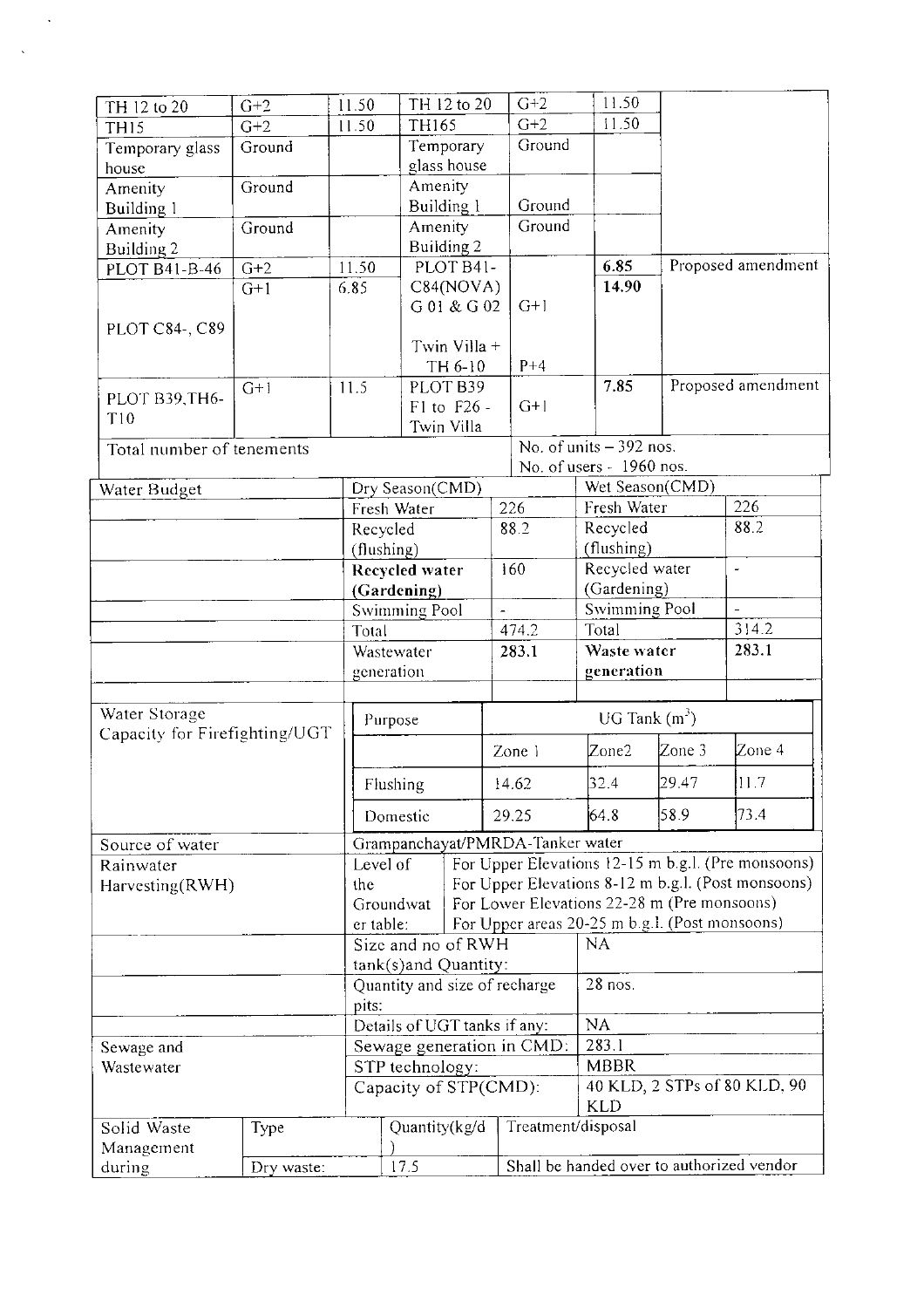| Construction                             |            |                             | Wet waste:       |                        |                                             | Shall be treated in OWC provided for<br>7.5 |                                  |                                                        |          |                                      |  |
|------------------------------------------|------------|-----------------------------|------------------|------------------------|---------------------------------------------|---------------------------------------------|----------------------------------|--------------------------------------------------------|----------|--------------------------------------|--|
| Phase                                    |            |                             | Construction     |                        |                                             |                                             |                                  | operation phase<br>Utilized on site at maximum extent. |          |                                      |  |
|                                          |            |                             | waste            |                        | At actual                                   |                                             |                                  | Rest handed over to local body                         |          |                                      |  |
| Solid Waste                              |            |                             | Type             |                        |                                             | Quantity(kg/<br>$\mathbf{d}$                |                                  | Treatment/disposal                                     |          |                                      |  |
| Management<br>during Operation           | Dry waste: |                             |                  |                        | 392                                         |                                             | Handed over to Authorized Agency |                                                        |          |                                      |  |
| Phase                                    |            |                             |                  | Wet waste:             | 588                                         |                                             |                                  | Treated in OWC                                         |          |                                      |  |
|                                          |            |                             |                  | Hazardous waste:       | $\overline{a}$                              |                                             |                                  |                                                        |          |                                      |  |
| Biomedical                               |            |                             |                  |                        |                                             |                                             |                                  |                                                        |          |                                      |  |
|                                          |            |                             | waste<br>E-Waste |                        |                                             | 980 Kg/year                                 |                                  | Handed over to Authorized recycler for                 |          |                                      |  |
|                                          |            |                             |                  |                        |                                             |                                             |                                  |                                                        |          | further handling & disposal purpose. |  |
|                                          |            |                             |                  | STP Sludge(dry)        |                                             | 15 kg/day                                   |                                  | Treated in OWC.                                        |          |                                      |  |
|                                          |            |                             |                  |                        |                                             |                                             |                                  | Used as manure for gardening                           |          |                                      |  |
| Green Belt                               |            |                             |                  |                        |                                             |                                             |                                  |                                                        | 32479.72 |                                      |  |
| Development                              |            |                             |                  |                        |                                             | Total RG area(m2):                          |                                  |                                                        |          |                                      |  |
|                                          |            |                             |                  |                        |                                             | Existing trees on plot:                     |                                  |                                                        | 1637 nos |                                      |  |
|                                          |            |                             |                  |                        |                                             | Number of trees to be planted:              |                                  |                                                        | Nil      | 2502 nos.                            |  |
|                                          |            |                             |                  |                        |                                             | Number of trees to be cut:                  |                                  |                                                        |          |                                      |  |
|                                          |            |                             |                  |                        | Number of trees to be<br>transplanted:      |                                             |                                  |                                                        |          |                                      |  |
| Power                                    |            |                             |                  | Sourceofpowersupply:   |                                             |                                             |                                  | <b>MSEDCL</b>                                          |          |                                      |  |
| During Construction Phase(Demand Load):  |            |                             |                  |                        |                                             | 30 kW                                       |                                  |                                                        |          |                                      |  |
| During Operation phase (Connected load): |            |                             |                  |                        |                                             | 4509 kW                                     |                                  |                                                        |          |                                      |  |
| During Operation phase (Demand load):    |            |                             |                  |                        |                                             | 3101 kW                                     |                                  |                                                        |          |                                      |  |
| DG set:                                  |            |                             |                  |                        |                                             |                                             |                                  | 4 X 62.5 kVA & 1 X 160 kVA                             |          |                                      |  |
|                                          |            | Fuel used:                  |                  |                        | 32%                                         |                                             |                                  | <b>HSD</b>                                             |          |                                      |  |
| Details of Energy saving                 |            |                             |                  |                        |                                             |                                             |                                  |                                                        |          |                                      |  |
| Environmental                            |            |                             |                  |                        | Pollution Control & Other Environment       |                                             |                                  |                                                        |          | Capital Cost                         |  |
| Management plan budget                   |            |                             |                  |                        |                                             | Infrastructure                              |                                  |                                                        |          | In Rs. Lakhs/                        |  |
| during Construction phase                |            |                             |                  |                        |                                             |                                             |                                  |                                                        |          | annum                                |  |
|                                          |            |                             |                  |                        | During Construction Phase:                  |                                             |                                  |                                                        |          |                                      |  |
|                                          |            |                             |                  |                        | Water for Dust Suppression                  |                                             |                                  |                                                        |          | $\overline{2}$                       |  |
|                                          |            |                             |                  |                        |                                             |                                             |                                  | Site Sanitation, Disinfection & Safety                 |          | 10 <sup>1</sup><br>$\overline{2}$    |  |
|                                          |            |                             |                  |                        | Environmental Monitoring<br>Health Check up |                                             |                                  |                                                        |          | $\overline{2}$                       |  |
|                                          |            | Environment Management Cell |                  |                        |                                             |                                             | 8.4                              |                                                        |          |                                      |  |
|                                          |            |                             |                  |                        | Total $(A)$                                 |                                             |                                  |                                                        |          | 24.4                                 |  |
| Environm                                 |            | Sr. No.                     |                  |                        |                                             | Pollution Control & Other                   |                                  | Capital<br>Cost                                        |          | Annual O & M Cost In                 |  |
| ental                                    |            |                             |                  |                        |                                             | Environment Infrastructure                  |                                  | In Rs. Lakhs<br>Rs. Lakhs/annum                        |          |                                      |  |
| Manageme                                 |            |                             |                  |                        |                                             |                                             | Total                            |                                                        |          |                                      |  |
| nt plan                                  |            | 1                           |                  | Rain Water Harvesting  |                                             |                                             |                                  | 21.87                                                  |          | 7.87                                 |  |
| <b>Budget</b><br>during                  |            | $\overline{2}$              |                  | Sewage Treatment Plant |                                             |                                             |                                  | 135.20                                                 |          | 40.84                                |  |
| Operation                                |            | 3                           |                  |                        | Organic Waste Composting                    |                                             |                                  | 36.4                                                   |          | 8.19                                 |  |
| phase                                    |            | 4                           |                  | Tree Plantation        |                                             |                                             |                                  | 1048.42                                                |          | 77.94                                |  |
|                                          |            | 5                           |                  | Energy saving          |                                             |                                             |                                  | 95.88                                                  |          | 5.9                                  |  |
|                                          |            | 6                           |                  |                        | <b>Environmental Monitoring</b>             |                                             |                                  |                                                        |          | 4.0                                  |  |
|                                          |            | 7                           |                  | Holding pond           |                                             |                                             |                                  | 26.05                                                  |          | 5.21                                 |  |
| $\bf 8$                                  |            |                             |                  | Storm water lakes      |                                             |                                             |                                  | 75.47                                                  | 7.5      |                                      |  |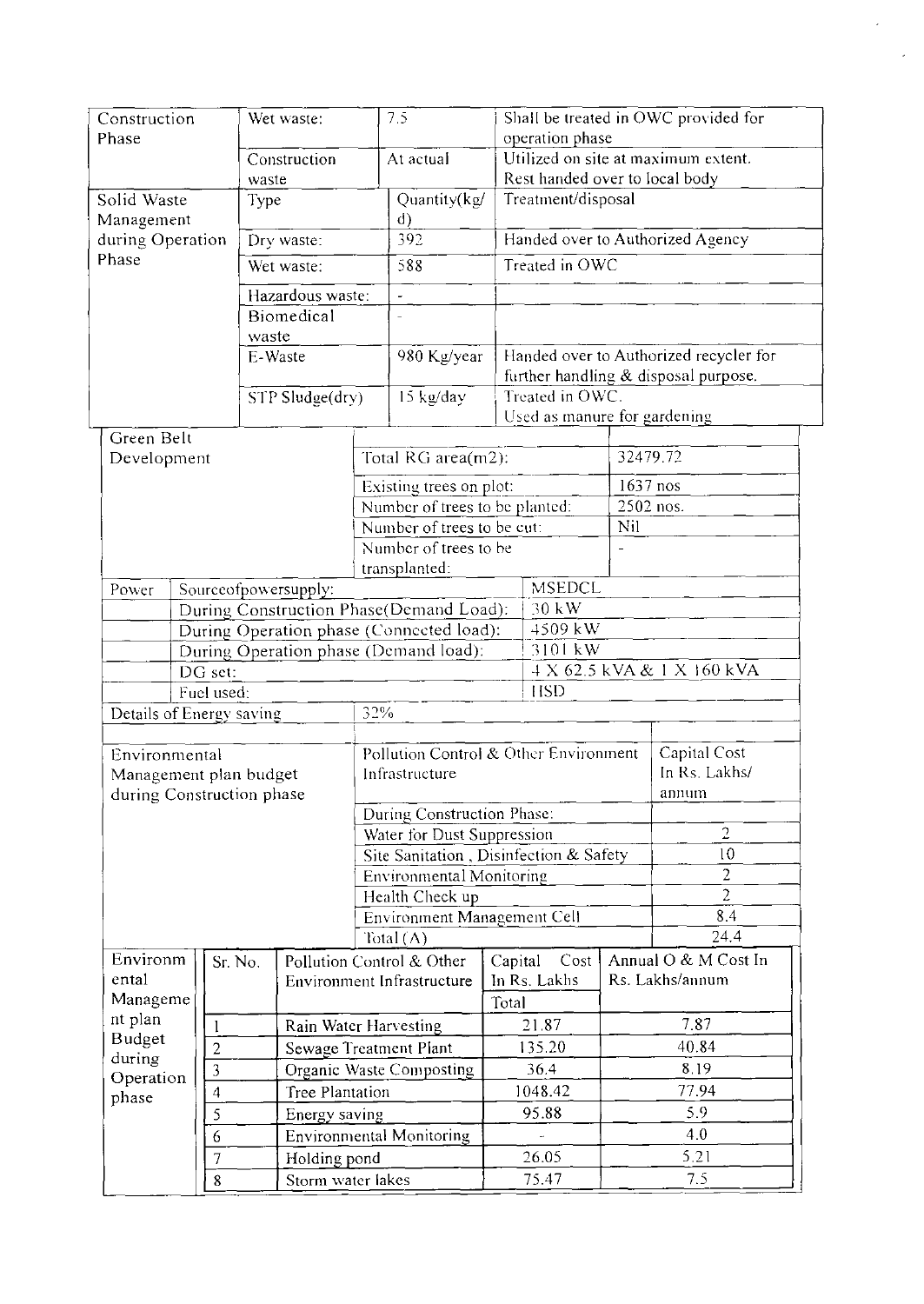|            | 9 | Total | 1439.29         |        | 157.45      |
|------------|---|-------|-----------------|--------|-------------|
|            |   |       |                 |        |             |
|            |   |       |                 |        |             |
|            |   |       |                 |        |             |
|            |   |       |                 |        |             |
|            |   |       |                 |        |             |
|            |   |       |                 |        |             |
|            |   |       |                 |        |             |
|            |   |       |                 |        |             |
|            |   |       |                 |        |             |
| Traffic    |   |       | Required as per | Actual | Area per    |
| Management |   |       | <b>DCR</b>      | Provid | parking(m2) |
|            |   |       |                 | ed     |             |
| 4-Wheeler  |   |       | 673             | 673    | 25.00       |
| 2-Wheeler  |   |       | 1170            | 1170   |             |
| Cycle      |   |       | 1170            | 1170   |             |

3. The proposal has been considered by SEIAA in its  $205<sup>th</sup>$  meeting and decided to accord Environment Clearance to the said project under the provisions of Environment Impact Assessment Notification. 2006 subject to implantation of following terms and conditions-

## Specific Conditions:

## A. SEAC Conditions-

- I. PP has submitted completion certificate for amount of Rs. 100 Cr, thus the cost eligible for CER is Rs. 477 Cr. Hence, PP to implement the CER submitted for remaining project cost of Rs. 477 Cr.
- II. PP to submit undertaking regarding control of nuisance due to allergic plants.

# B. SEJAA Conditions-

- I. PP to ensure that CER plan gets approved from Municipal Commissioner.
- II. PP shall comply with Standard EC conditions mentioned in the Office Memorandum issued by MoEF& CC vide F.No.22-34/2018-IA.1I1 dt.04.ol.2019.
- Ill. SEIAA decided to grant EC for FSI: 86960.97 m2, Non-FSI: 49162.17 m2 and Total BUA: 136123.14 m2 (Plan Approval-I. BMU/CR NO. 1652/15-16 dated 30.05.2016, BMU/CR NO.660/18-19 dated 30.11.2018, BMU/CRNO.I 119/18-19 dated 09.01.2019)

# General Conditions:

- I. E-waste shall be disposed through Authorized vendor as per E-waste (Management and Handling) Rules. 2016.
- II. 'fhe Occupancy Certificate shall be issued by the Local Planning Authority to the project only after ensuring sustained availability of drinking water, connectivity of sewer line to the project site and proper disposal of treated water as per environmental norms.
- Ill. This environmental clearance is issued subject to obtaining NOC from Forestry & Wild life angle including clearance from the standing committee of the National Board for Wild life as if applicable  $\&$  this environment clearance does not necessarily implies that Forestry  $\&$  Wild life clearance granted to the project which will be considered separately on merit.
- IV. PP has to abide by the conditions stipulated by SFAC& SEIAA.
- V. The height, Construction built up area of proposed construction shall be in accordance with the existing FSI/FAR norms of the urban local body & it should ensure the same along with survey number before approving layout plan & before according commencement certificate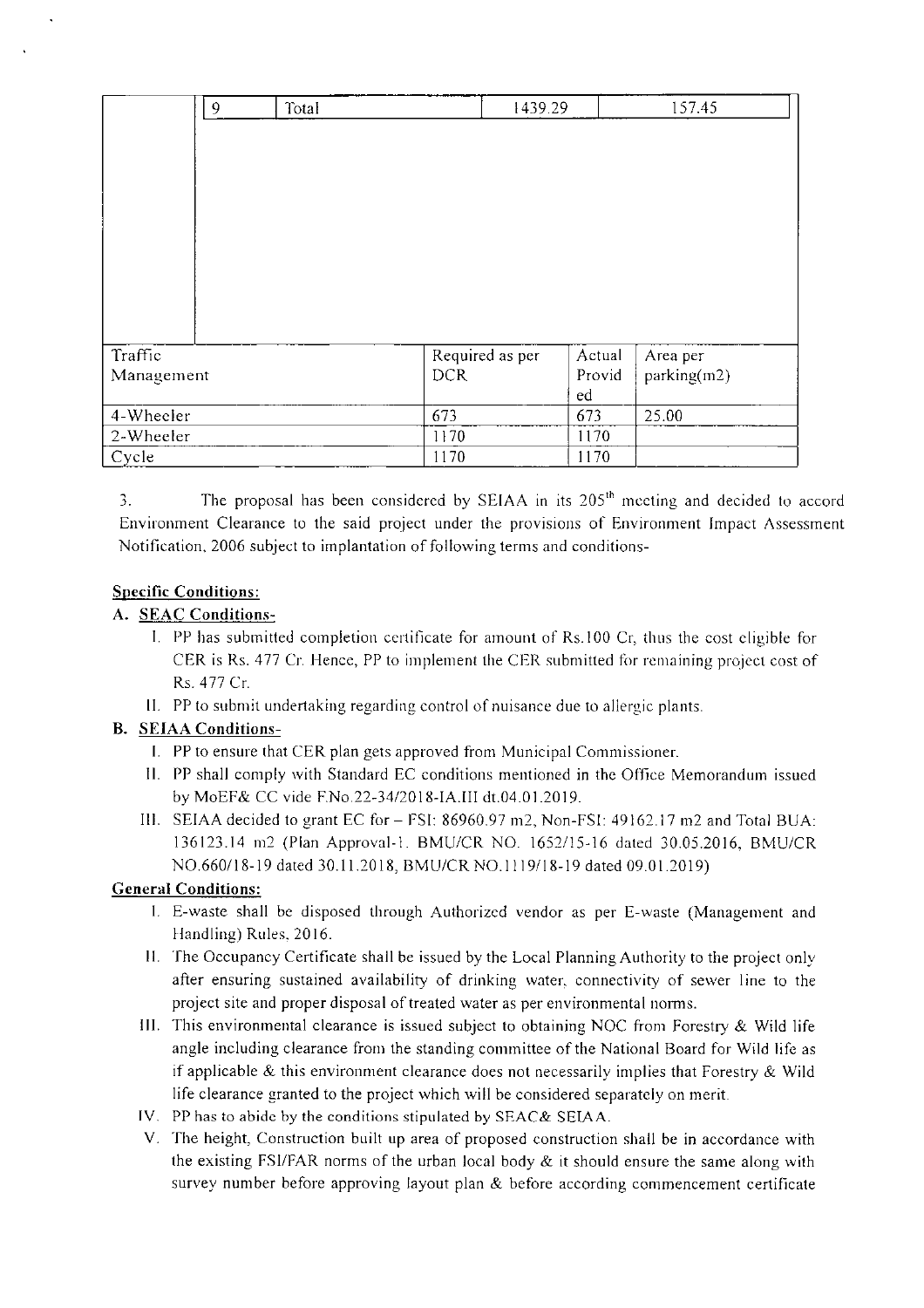to proposed work. Plan approving authority should also ensure the zoning permissibility for the proposed project as per the approved development plan of the area.

- VI. If applicable Consent for Establishment" shall be obtained from Maharashtra Pollution Control Board under Air and Water Act and a copy shall be submitted to the Environment department before start of any construction work at the site.
- VII. All required sanitary and hygienic measures should be in place before starting construction activities and to be maintained throughout the construction phase.
- VIII. Adequate drinking water and sanitary facilities should be provided for construction workers at the site. Provision should be made for mobile toilets. The safe disposal of wastewater and solid wastes generated during the construction phase should be ensured.
	- IX. The solid waste generated should be properly collected and segregated. Dry/inert solid waste should be disposed of to the approved sites for land tilling after recovering recyclable material
	- X. Disposal of muck during construction phase should not create any adverse effect on the neighbouring communities and he disposed taking the necessary precautions for general safety and health aspects of people, only in approved sites with the approval of competent authority.
- XI. Arrangement shall be made that waste water and storm water do not get mixed.
- XII. All the topsoil excavated during construction activities should be stored for use in horticulture / landscape development within the project site.
- XIII. Additional soil for levelling of the proposed site shall be generated within the sites (to the extent possible) so that natural drainage system of the area is protected and improved.
- XIV. Green Belt Development shall he carried out considering CPCB guidelines including selection of plant species and in consultation with the local DFO/ Agriculture Dept.
- XV. Soil and ground water samples will be tested to ascertain that there is no threat to ground water quality by leaching of hcavy metals and other toxic contaminants.
- XVI. Construction spoils, including bituminous material and other hazardous materials must not be allowed to contaminate watercourses and the dumpsites for such material must be secured so that they should not leach into the ground water,
- XVII. Any hazardous waste generated during construction phase should he disposed of as per applicable rules and norms with necessary approvals of the Maharashtra Pollution Control Board.
- XVIII. The diesel generator sets to be used during construction phase should be low sulphur diesel type and should conform to Environments (Protection) Rules prescribed for air and noise emission standards.
	- XIX. The diesel required for operating DC sets shall he stored in underground tanks and if required, clearance from concern authority shall be taken.
	- XX. Vehicles hired for bringing construction material to the site should be in good condition and should have a pollution check certificate and should conform to applicable air and noise emission standards and should he operated only during non-peak hours.
	- XXI. Ambient noise levels should conform to residential standards both during day and night. Incremental pollution loads on the ambient air and noise quality should be closely monitored during construction phase. Adequate measures should be made to reduce ambient air and noise level during construction phase, so as to conform to the stipulated standards by CPCB/MPCB.
- XXII. Fly ash should be used as building material in the construction as per the provisions of Fly Ash Notification of September 1999 and amended as on 27th August, 2003. (The above condition is applicable only if the project site is located within the 100Km of Thermal Power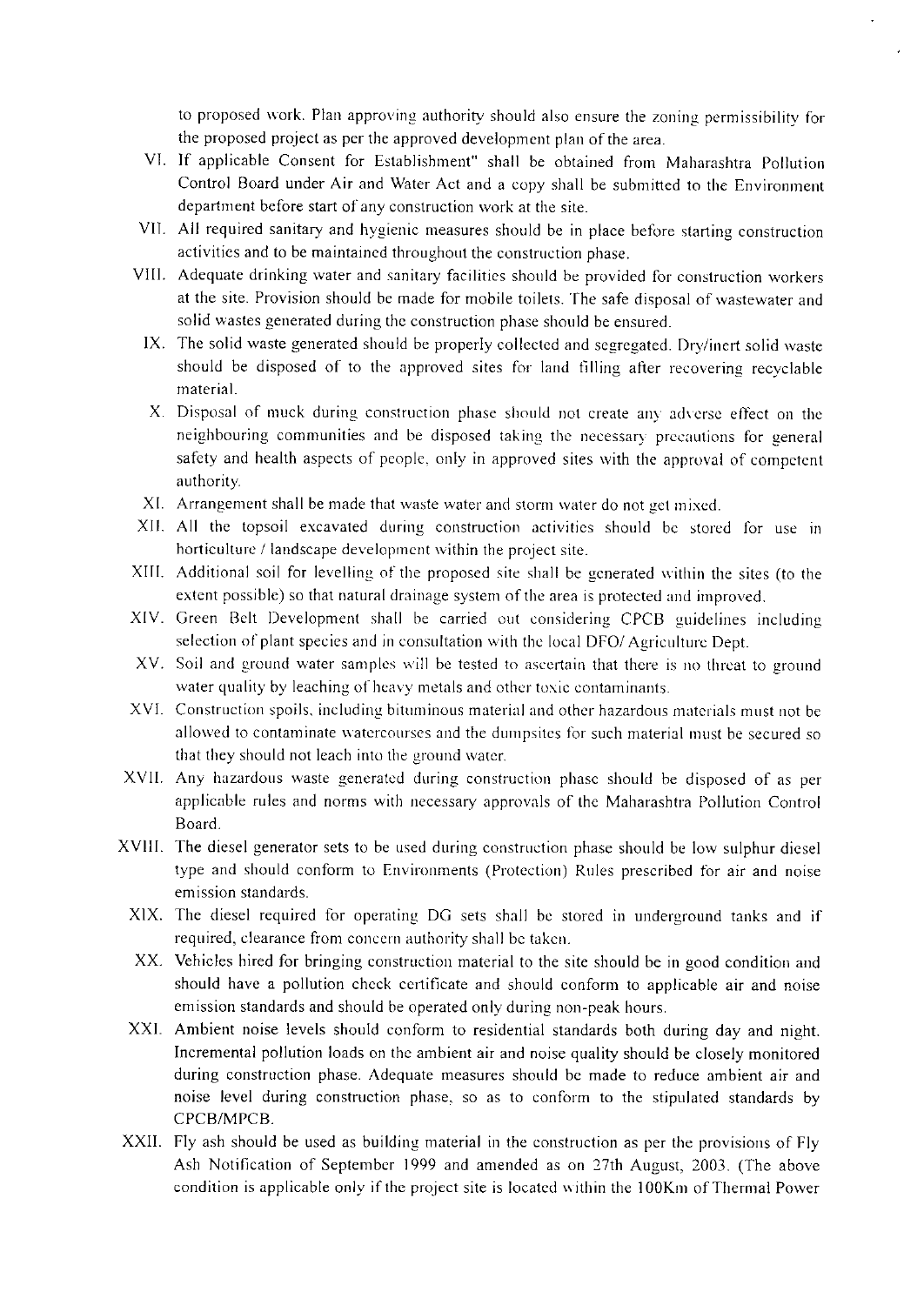Stations).

- XXIII. Ready mixed concrete must be used in building construction.
- XXIV. Storm water control and its re-use as per CGWB and BIS standards for various applications.
- XXV. Water demand during construction should be reduced by use of pre-mixed concrete, curing agents and other best practices referred.
- XXVI. The ground water level and its quality should be monitored regularly in consultation with Ground Water Authority.
- XXVII. The installation of the Sewage Treatment Plant (STP) should be certified by an independent expert and a report in this regard should be submitted to the MPCB and Environment department before the project is commissioned for operation. Discharge of this unused treated affluent, if any should be discharge in the sewer line. Treated efiluent emanating from STP shall be recycled/ refused to the maximum extent possible. Discharge of this unused treated affluent, if any should be discharge in the sewer line. Treatment of 100% grey water by decentralized treatment should he done. Necessary measures should be made to mitigate the odour problem from STR
- XXVIII. Permission to draw ground water and construction of basement if any shall be obtained from the competent Authority prior to construction/operation of the project.
- XXIX. Separation of grey and black water should be done by the use of dual plumbing line for separation of grey and black water.
- XXX. Fixtures for showers, toilet flushing and drinking should be of low flow either by use of aerators or pressure reducing devices or sensor based control.
- XXXI. Use of glass may be reduced up to 40% to reduce the electricity consumption and load on air conditioning. If necessary. use high quality double glass with special reflective coating in windows.
- XXXII. Roof should meet prescriptive requirement as per Energy Conservation Building Code by using appropriate thermal insulation material to fulfil requirement.
- XXXIII. Energy conservation measures like installation of CFLs /TFLs for the lighting the areas outside the building should be integral part of the project design and should be in place before project commissioning. Use CFLs and TFLs should be properly collected and disposed of /sent for recycling as per the prevailing guidelines/rules of the regulatory authority to avoid mercury contamination. Use of solar panels may be done to the extent possible like installing solar street lights, common solar water heaters system. Project proponent should install, after checking feasibility, solar plus hybrid non-conventional energy source as source of energy.
- XXXIV. Diesel power generating sets proposed as source of backup power for elevators and common area illumination during operation phase should be of enclosed type and conform to rules made under the Environment (Protection) Act, 1986. The height of stack of DG sets should be equal to the height needed for the combined capacity of all proposed DG sets. Use low sulphur diesel. The location of the DG sets may be decided with in consultation with Maharashtra Pollution Control Board.
- XXXV. Noise should be controlled to ensure that it does not exceed the prescribed standards. During night-time the noise levels measured at the boundary of the building shall be restricted to the permissible levels to comply with the prevalent regulations.
- XXXV1. Traffic congestion near the entry and exit points from the roads adjoining the proposed project site must be avoided. Parking should be fully internalized and no public space should be utilized.
- XXXVII. Opaque wall should meet prescriptive requirement as per Energy Conservation Building Code, which is proposed to be mandatory for all air-conditioned spaces while it is aspiration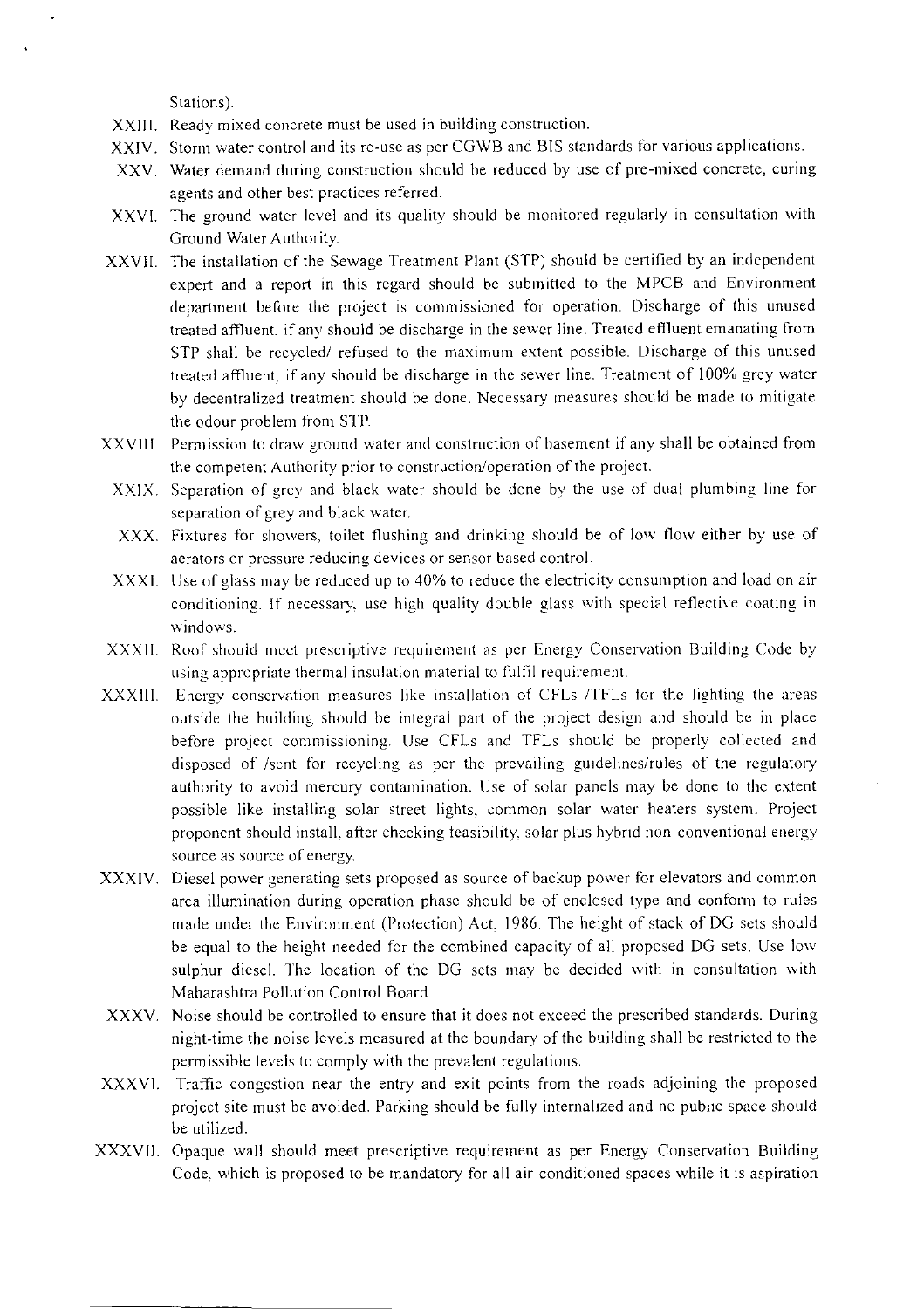for ion-air-conditioned spaces by use of appropriate thermal insulation material to fulfil requirement.

- XXXVIII. The building should have adequate distance between them to allow movement of fresh air and passage of natural light, air and ventilation.
	- XXXIX. Regular supervision of the above and other measures for monitoring should be in place all through the construction phase. soas to avoid disturbance to the surroundings.
		- XL. Under the provisions of Environment (Protection) Act, 1986, legal action shall be initiated against the project proponent if it was found that construction of the project has been started without obtaining environmental clearance.
		- XLI. Six monthly monitoring reports should be submitted to the Regional office MoEF, Bhopal with copy to this department and MPCB.
		- XLII. Project proponent shall ensure completion of STP, MSW disposal facility, green belt development prior to occupation of the buildings. As agreed during the SEIAA meeting. PP to explore possibility of utilizing excess treated water in the adjacent area for gardening before discharging it into sewer line No physical occupation or allotment will be given unless all above said environmental infrastructure is installed and made functional including water requirement in Para 2. Prior certification from appropriate authority shall be obtained.
		- XLIII. Wet garbage should he treated by Organic Waste Converter and treated waste (manure) should be utilized in the existing premises for gardening. And, no wet garbage will be disposed outside the premises. Local authority should ensure this.
		- XLIV. Local body should ensure that no occupation certification is issued prior to operation of STP/MSW site etc. with due permission of MPCB.
		- XLV. A complete set of all the documents submitted to Department should he forwarded to the Local authority and MPCB.
		- XLVI. In the case of any change(s) in the scope of the project, the project would require a fresh appraisal by this Department.
		- XLVIL A separate environment management cell with qualified staff shall he set up for implementation of the stipulated environmental safeguards.
	- XLVIII. Separate funds shall be allocated for implementation of environmental protection measures/EMP along with item-wise breaks-up. These cost shall be included as part of the project cost. The funds earmarked for the environment protection measures shall not be diverted for other purposes and year-wise expenditure should reported to the MPCB & this department.
		- XLIX. The project management shall advertise at least in two local newspapers widely circulated in the region around the project. one of which shall be in the Marathi language of the local concerned within seven days of issue of this letter, informing that the project has been accorded environmental clearance and copies of clearance letter are available with the Maharashtra Pollution Control Board arid may also be seen at Website at http://parivesh.nic.in
			- L. Project management should submit half yearly compliance reports in respect of the stipulated prior environment clearance terms and conditions in hard  $\&$  soft copies to the MPCB  $\&$  this department, on 1st June & 1st December of each calendar year.
			- LI. A copy of the clearance letter shall be sent by proponent to the concerned Municipal Corporation and the local NGO. if any. from whom suggestions/representations. if any. were received while processing the proposal. The clearance letter shall also be put on the website of the Company by the proponent.
			- LII. The proponent shall upload the status of compliance of the stipulated EC conditions, including results of monitored data on their website and shall update the same periodically. It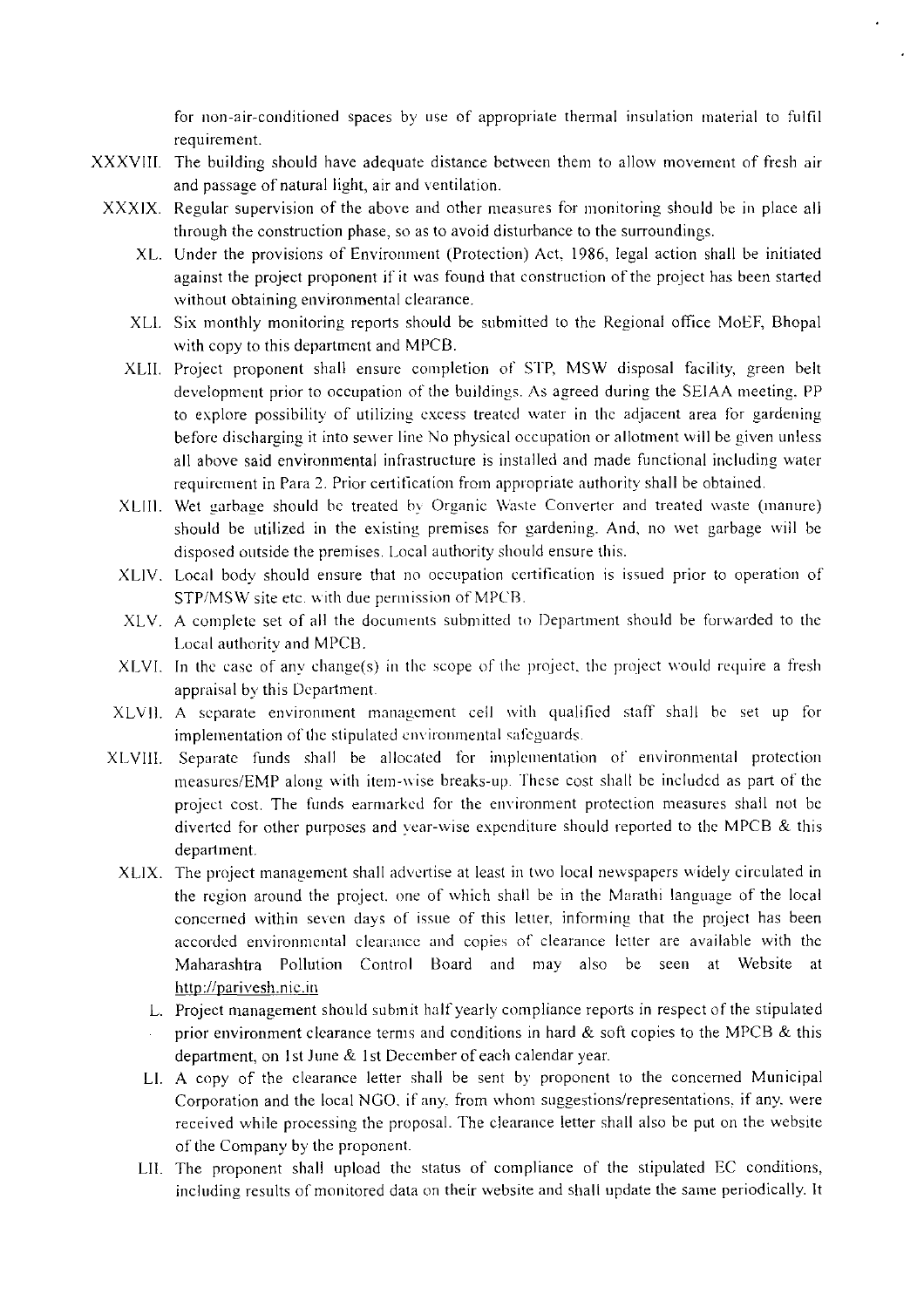shall simultaneously be sent to the Regional Office of MoEF, the respective Zonal Office of CPCB and the SPCB. The criteria pollutant levels namely; 5PM, RSPM. 502, NOx (ambient levels as well as stack emissions) or critical sector parameters, indicated for the project shall be monitored and displayed at a convenient location near the main gate of the company in the public domain.

- LIII. The project proponent shall also submit six monthly reports on the status of compliance of the stipulated EC conditions including results of monitored data (both in hard copies as well as by e-mail) to the respective Regional Office of MoEF, the respective Zonal Office of CPCB and the SPCB.
- LIV. The environmental statement for each financial year ending 31st March in Form-V as is mandated to be submitted by the project proponent to the concerned State Pollution Control Board as prescribed under the Environment (Protection) Rules, 1986, as amended subsequently, shall also be put on the website of the company along with the status of compliance of EC conditions and shall also be sent to the respective Regional Offices of MoEF by e-mail.

4. The environmental clearance is being issued without prejudice to the action initiated under EP Act or any court case pending in the court of law and it does not mean that project proponent has not violated any environmental laws in the past and whatever decision under EP Act or of the Hon'hle court will be binding on the project proponent. Hence this clearance does not give immunity to the project proponent in the case filed against him, if any or action initiated under EPAct.

5. In case of submission of false document and non-compliance of stipulated conditions, Authority/ Environment Department will revoke or suspend the Environment clearance without any intimation and initiate appropriate legal action under Environmental Protection Act, 1986.

6. The Environment department reserves the right to add any stringent condition or to revoke the clearance if conditions stipulated are not implemented to the satisfaction of the department or for that matter, for any other administrative reason.

7. Validity of Environment Clearance: The environmental clearance accorded shall be valid as per EIA Notification, 2006, amended time to time.

8. In case of any deviation or alteration in the project proposed from those submitted to this department for clearance, a fresh reference should be made to the department to assess the adequacy of the condition(s) imposed and to incorporate additional environmental protection measures required, if any.

9. The above stipulations would be enforced among others under the Water (Prevention and Control of Pollution) Act, 1974, the Air (Prevention and Control of Pollution) Act, 1981, the Environment (Protection) Act, 1986 and rules there under. Hazardous Wastes (Management and Handling) Rules. 1989 and its amendments, the public Liability Insurance Act. 1991 and its amendments.

10. Any appeal against this Environment clearance shall lie with the National Green Tribunal (Western Zone Bench, Pune), New Administrative Building, 1st Floor, D-Wing, Opposite Council Hall, Pune. if preferred, within 30 days as prescribed under Section 16 of the National Green Tribunal Act, 2010.

Manisha Patankar-Mhaiskar (Member Secretary, SEIAA)